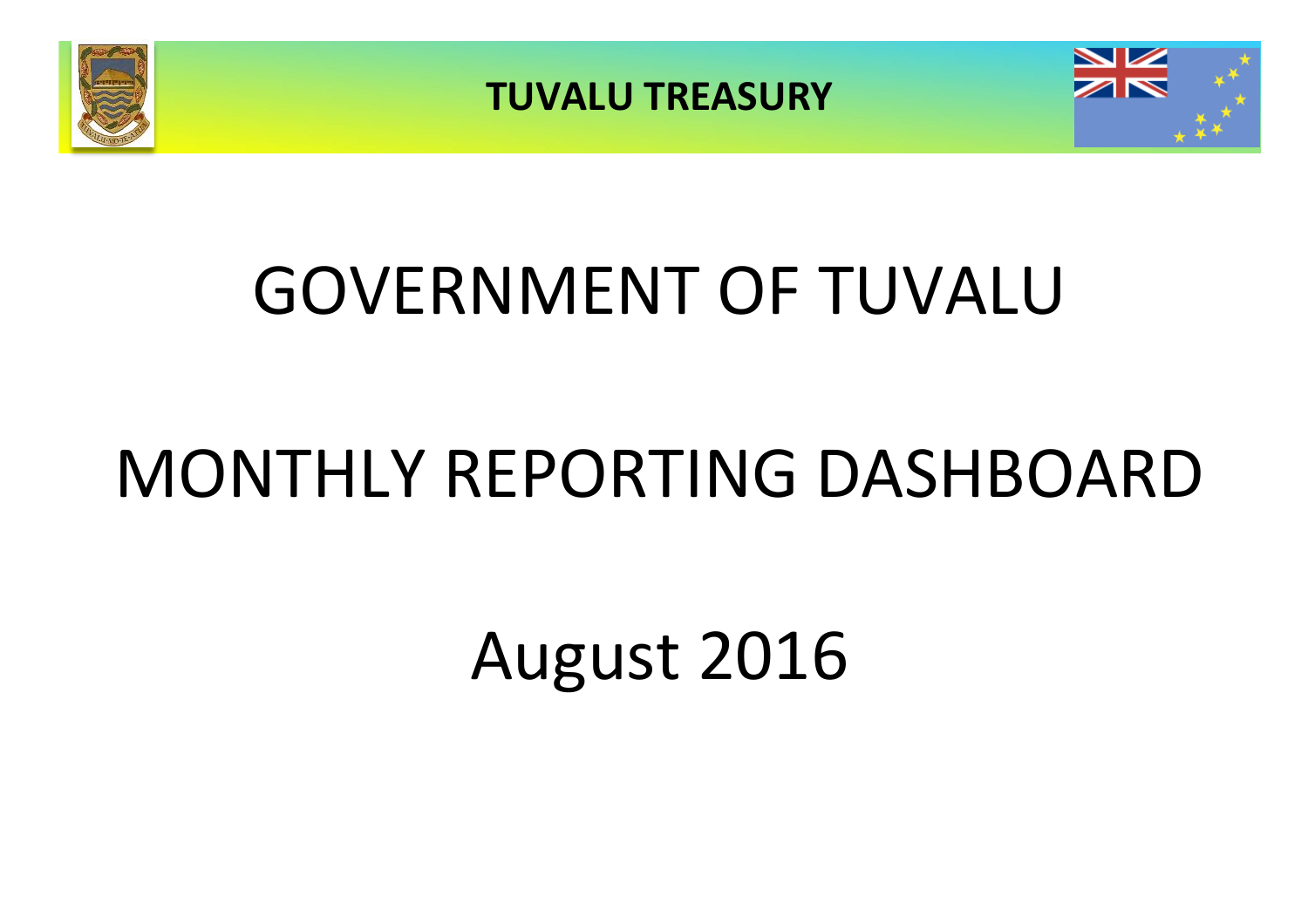



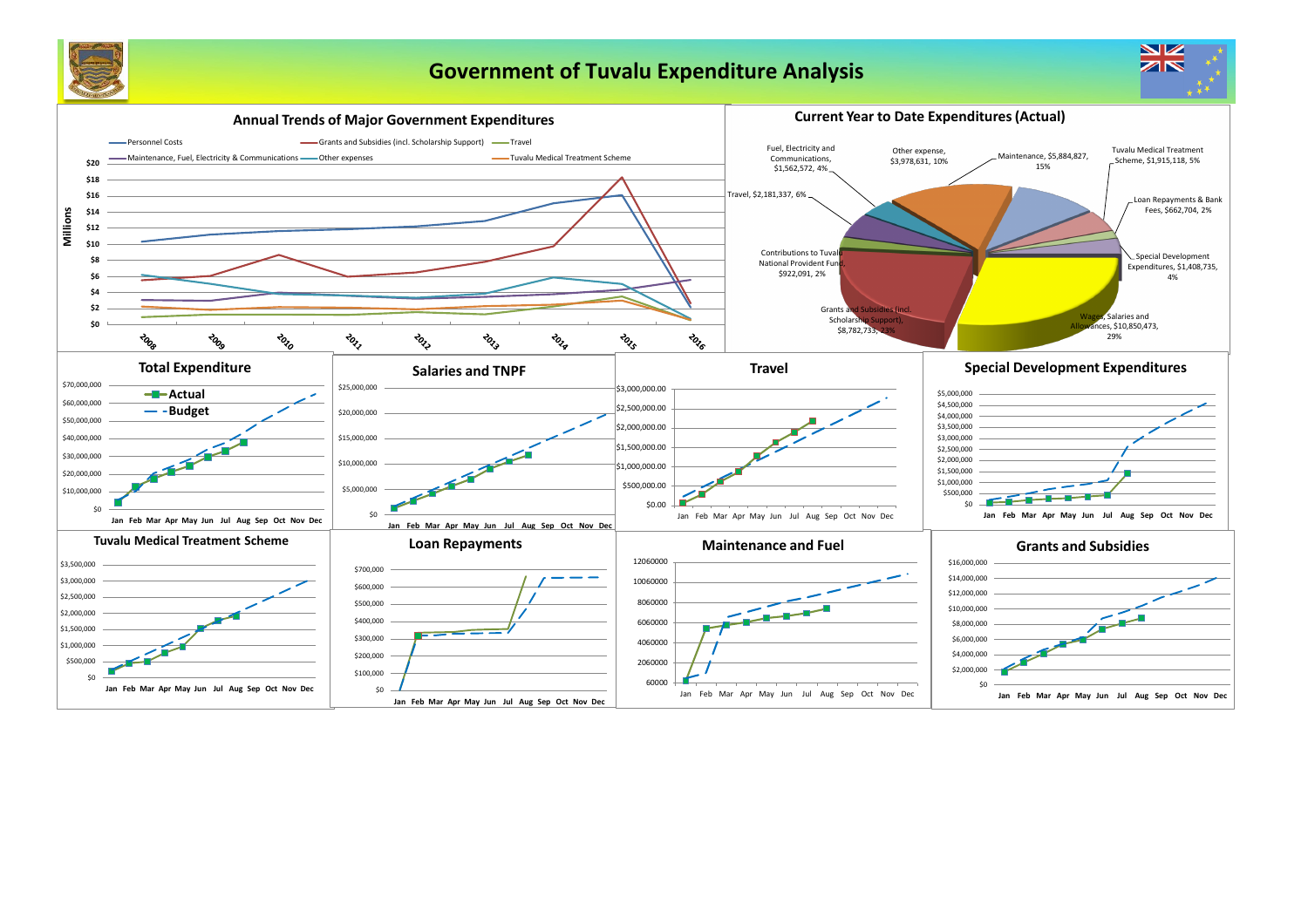

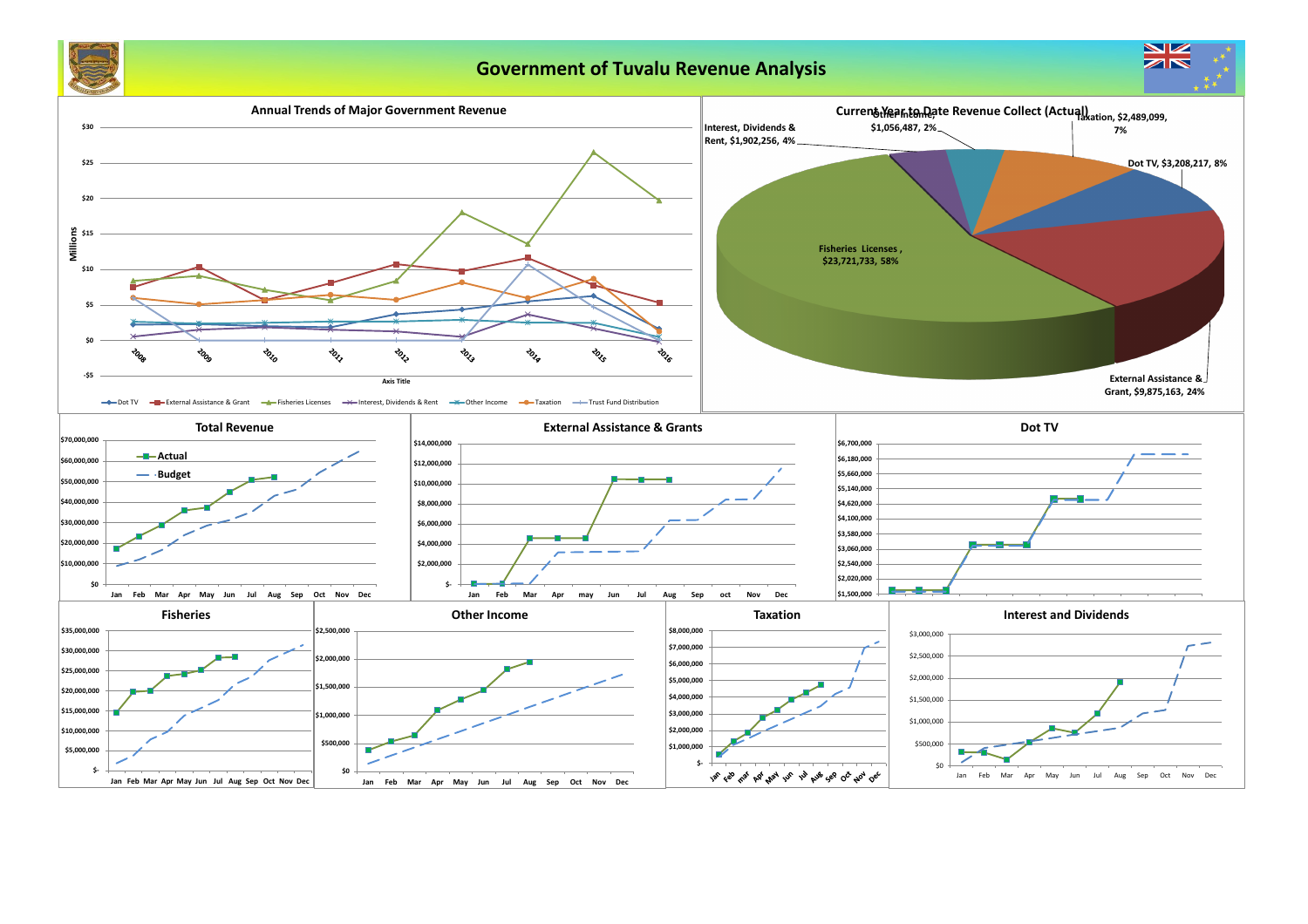#### **MONTHLY STATEMENT OF RECEIPTS AND PAYENTS BY NATURE OF EXPENSE FOR THE PERIOD ENDED 31/08/2016**

|                                                          | <b>Year to Date</b>    | Year to Date             | Year to Date             | January               | February            | March             | April                | May                                                                   | June                | July                 | August             | September           | October             | November                            | December            | <b>Actual + Forecast</b> | 2016 Budget            | Variance               |
|----------------------------------------------------------|------------------------|--------------------------|--------------------------|-----------------------|---------------------|-------------------|----------------------|-----------------------------------------------------------------------|---------------------|----------------------|--------------------|---------------------|---------------------|-------------------------------------|---------------------|--------------------------|------------------------|------------------------|
|                                                          | Actual                 | Budget &                 | Variance                 | Actual                | Actual              | Actual            | Actual               | Actual                                                                | Actual              | Actual               | Actual             | Forecast            | Forecast            | Forecast                            | Forecast            | <b>Full Year</b>         | <b>Full Year</b>       | Forecast &             |
|                                                          |                        | Supplementary            |                          |                       |                     |                   |                      |                                                                       |                     |                      |                    |                     |                     |                                     |                     |                          |                        | <b>Budget</b>          |
| <b>RECEIPTS</b>                                          |                        |                          |                          |                       |                     |                   |                      |                                                                       |                     |                      |                    |                     |                     |                                     |                     |                          |                        |                        |
| <b>Taxation</b>                                          |                        |                          |                          |                       |                     |                   |                      |                                                                       |                     |                      |                    | 132,997             |                     |                                     |                     |                          |                        |                        |
| Income Tax<br>Company Tax                                | 1,292,608<br>706,121   | 1,063,975<br>360,000     | 228,633<br>346,121       | 177,406               | 159,806<br>317,561  | 142,531<br>3,194  | 155,170<br>385,366   | 158,546                                                               | 201,723             | 166,652<br>$\Omega$  | 130,774            | 340,000             | 132,997             | 132,997<br>2,000,000                | 132,997             | 1,824,596<br>3,046,121   | 1,595,963<br>2,700,000 | 228,633<br>346,121     |
| <b>Tuvalu Consumption Taxes</b>                          | 951,092                | 748,967                  | 202,126                  | 124,500               | 124,029             | 111,132           | 111,049              | 112,781                                                               | 107,966             | 124,643              | 134,992            | 93,621              | 93,621              | 93,621                              | 93,621              | 1,325,576                | 1,123,450              | 202,126                |
| Import Duty & Excise                                     | 1,265,100              | 1,044,171                | 220,929                  | 125,289               | 149,012             | 189,818           | 155,780              | 158,109                                                               | 201,132             | 105,874              | 180,086            | 130,521             | 130,521             | 130,521                             | 130,521             | 1,787,186                | 1,566,257              | 220,929                |
| Import Levy                                              | 104,367                | 84,909                   | 19,459                   | 13,270                | 9,563               | 15,360            | 12,671               | 14,619                                                                | 14,414              | 13,444               | 11,026             | 10,614              | 10,614              | 10,614                              | 10,614              | 146,822                  | 127,363                | 19,459                 |
| <b>Other Taxes</b>                                       | 27,453                 | 133,667                  | (106, 213)               | 3,194                 | 3,137               | 500               | 2,100                | 6,623                                                                 | 3,210               | 1,253                | 7,437              | 16,708              | 16,708              | 16,708                              | 16,708              | 94,287                   | 200,500                | (106, 213)             |
| Interest, Dividends and Rent                             | 4,346,743              | 3,435,689                | 911,054                  | 443,660               | 763,108             | 462,535           | 822,135              | 450,677                                                               | 528,446             | 411,866              | 464,315            | 724,461             | 384,461             | 2,384,461                           | 384,461             | 8,224,587                | 7,313,533              | 911,054                |
| Interest and Dividends                                   | 1,632,913              | 663,333                  | 969,579                  | (261, 151)            | 18,119              | 203,373           | 422,849              | 290,709                                                               | (154, 154)          | 418,948              | 694,220            | 301,667             | 51,667              | 1,435,529                           | 51,667              | 3,473,441                | 2,503,862              | 969,579                |
| Lease, rent and hire                                     | 269,344                | 260,407                  | 8,937                    | 52,452                | 8,559               | 42,420            | 49,749               | 28,640                                                                | 51,778              | 19,642               | 16,105             | 32,551              | 32,551              | 32,551                              | 32,551              | 399,547                  | 390,611                | 8,937                  |
|                                                          | 1,902,256              | 923,741                  | 978,516                  | (208, 700)            | 26,678              | 245,793           | 472,598              | 319,349                                                               | (102, 376)          | 438,590              | 710,325            | 334,218             | 84,218              | 1,468,080                           | 84,218              | 3,872,989                | 2,894,473              | 978,516                |
| <b>Other Government Charges</b>                          |                        |                          |                          |                       |                     |                   |                      |                                                                       |                     |                      |                    |                     |                     |                                     |                     |                          |                        |                        |
| <b>Fisheries Licenses</b><br><b>Vessel Registrations</b> | 28,806,030<br>684,484  | 21,711,644<br>833        | 7,094,386<br>683,651     | 14,674,907<br>203,170 | 5,162,816           | 421,999           | 3,722,466<br>243,262 | 524,184                                                               | 1,069,435           | 3,124,754<br>238,052 | 105,469            | 1,926,455<br>104    | 4,026,455<br>104    | 1,926,455<br>104                    | 1,926,455<br>104    | 38,611,851<br>684,901    | 31,517,465<br>1,250    | 7,094,386<br>683,651   |
| Marine Services (Nivaga II & Manu Folau)                 | 449,359                | 266,667                  | 182,693                  | 62,691                | 66,596              | 49,994            | 62,798               | 63,407                                                                | 44,055              | 35,358               | 64,461             | 33,333              | 33,333              | 33,333                              | 33,333              | 582,693                  | 400,000                | 182,693                |
| Stevedoring and Wharfage                                 | 234,873                | 172,000                  | 62,873                   | 29,556                | 30,139              | 27,585            | 37,071               | 64,466                                                                | 8,867               | 19,239               | 17,951             | 21,500              | 21,500              | 21,500                              | 21,500              | 320,873                  | 258,000                | 62,873                 |
| .TV                                                      | 4,799,686              | 4,753,521                | 46,164                   | 1,628,217             |                     |                   | 1,580,000            |                                                                       |                     | 1,591,468            |                    | $\Omega$            | 1,584,507           | $\overline{0}$                      |                     | 6,384,193                | 6,338,028              | 46,164                 |
| Provision of Goods and Services                          | 351,697                | 469,954                  | (118, 256)               | 61,430                | 40,132              | 19,553            | 79,720               | 36,617                                                                | 32,059              | 60,444               | 21,742             | 58,744              | 58,744              | 58,744                              | 58,744              | 586,674                  | 704,930                | (118, 256)             |
| <b>Other Charges</b>                                     | 230,566<br>35,556,695  | 275,761<br>27,650,379    | (45, 195)<br>7,906,316   | 24,207<br>16,684,177  | 17,927<br>5,317,609 | 13,679<br>532,810 | 21,307<br>5,746,625  | 24,620<br>713,294                                                     | 81,696<br>1,236,112 | 16,503<br>5,085,818  | 30,627<br>240,251  | 34,470<br>2,074,607 | 34,470<br>5,759,114 | 34,470<br>2,074,607                 | 34,470<br>2,074,607 | 368,446<br>47,539,631    | 413,641<br>39,633,315  | (45, 195)<br>7,906,316 |
| <b>External Assistance and Grants</b>                    |                        |                          |                          |                       |                     |                   |                      |                                                                       |                     |                      |                    |                     |                     |                                     |                     |                          |                        |                        |
| <b>ROC</b>                                               | 4,539,740              | 6,272,300                | (1,732,560)              |                       |                     | 4,539,740         | $\Omega$             |                                                                       |                     | $\boldsymbol{0}$     |                    | 21,127              | 21,127              | 21,127                              | 3,072,771           | 7,675,891                | 9,408,451              | (1,732,560)            |
| AusAID (CIF)                                             | 1,500,000              |                          | 1,500,000                |                       |                     |                   |                      |                                                                       | 1,500,000           |                      |                    |                     | 1,500,000           | $\Omega$                            |                     | 3,000,000                | 1,500,000              | 1,500,000              |
| New Zealand (CIF)                                        |                        |                          |                          |                       |                     |                   |                      |                                                                       |                     |                      |                    |                     | 500,000             |                                     |                     | 500,000                  | 500,000                |                        |
| World Bank, IMF, ADB<br><b>PDF</b>                       | 4,313,486              | 104,000                  | 4,313,486<br>(104,000)   |                       |                     |                   | $\Omega$<br>$\Omega$ |                                                                       | 4,313,486           |                      |                    | 13,000              | 13,000              | $\Omega$<br>13,000                  | 13,000              | 4,313,486<br>52,000      | 156,000                | 4,313,486<br>(104,000) |
| <b>Other Donors</b>                                      | 111,939                |                          | 111,939                  | 48,967                |                     | 7,440             | 2,618                | 6,864                                                                 | 69,476              | (23, 426)            |                    |                     |                     | $\Omega$                            |                     | 111,939                  |                        | 111,939                |
|                                                          | 10,465,165             | 6,376,300                | 4,088,865                | 48,967                | $\bf{0}$            | 4,547,180         | 2,618                | 6,864                                                                 | 5,882,962           | (23, 426)            |                    | 34,127              | 2,034,127           | 34,127                              | 3,085,771           | 15,653,316               | 11,564,451             | 4,088,865              |
| <b>TTF Distribution to CIF</b>                           |                        | 4,780,000                | (4,780,000)              |                       |                     |                   | $\Omega$             |                                                                       |                     | $\Omega$             |                    |                     | $\Omega$            | $\Omega$                            |                     |                          | 4,780,000              | (4,780,000)            |
| <b>Total Receipts</b>                                    | 52,270,860             | 43,166,109               | 9,104,751                | 16,968,104            | 6,107,396           | 5,788,318         | 7,043,975            | 1,490,184                                                             | 7,545,144           | 5,912,847            | 1,414,891          | 3,167,413           | 8,261,920           | 5,961,275                           | 5,629,057           | 75,290,523               | 66,185,772             | 9,104,751              |
| <b>PAYMENTS</b>                                          |                        |                          |                          |                       |                     |                   |                      |                                                                       |                     |                      |                    |                     |                     |                                     |                     |                          |                        |                        |
| <b>Operations</b>                                        |                        |                          |                          |                       |                     |                   |                      |                                                                       |                     |                      |                    |                     |                     |                                     |                     |                          |                        |                        |
| Wages, Salaries, and Employee Benefits                   | 10,850,473             | 18,019,747               | 7,169,274                | 1,155,075             | 1,348,582           | 1,309,082         | 1,409,005            | 1,288,555                                                             | 1,865,540           | 1,314,144            | 1,160,491          | 1,531,273           | 1,531,273           | 1,531,273                           | 1,531,273           | 16,975,565               | 18,375,277             | 1,399,712              |
| <b>Contributions to Tuvalu National Provident Fund</b>   | 922,091                | 1,577,022                | 654,932                  | 90,840                | 115,470             | 105,469           | 112,338              | 104,636                                                               | 172,145             | 114,585              | 106,609            | 132,395             | 132,395             | 132,395                             | 132,395             | 1,451,671                | 1,588,743              | 137,071                |
| Travel                                                   | 2,181,337              | 3,375,902                | 1,194,565                | 63,797                | 218,522             | 333,979           | 247,838              | 411,404                                                               | 354,285             | 259,629              | 291,884            | 233,249             | 233,249             | 233,249                             | 233,249             | 3,114,334                | 2,798,990              | (315, 344)             |
| Telephone and Internet                                   | 103,173                | 219,880                  | 116,707                  | 14,232                | 13,901              | 17,089            | 12,448               | 17,510                                                                | 10,580              | 1,388                | 16,026             | 15,234              | 15,234              | 15,234                              | 15,234              | 164,109                  | 182,807                | 18,698                 |
| Maintenance                                              | 5,884,827              | 9,186,360                | 3,301,533                | 66,502                | 5,076,948           | 108,932           | 120,865              | 57,704                                                                | 82,889              | 133,950              | 237,037            | 337,048             | 273,715             | 273,715                             | 273,715             | 7,043,020                | 9,313,580              | 2,270,560              |
| Advertising and Provisions                               | 666,995                | 1,170,130                | 503,135                  | 42,248                | 102,923             | 169,371           | 47,901               | 91,867                                                                | 81,942              | 56,419               | 74,325             | 98,355              | 105,167             | 98,355                              | 98,355              | 1,067,227                | 1,187,071              | 119,844                |
| Fuel and Oil                                             | 1,022,147              | 1,225,683                | 203,536                  | 198,832               | 73,637              | 115,488           | 156,135              | 159,510                                                               | 91,932              | 133,948              | 92,666             | 97,475              | 97,475              | 97,475                              | 97,475              | 1,412,048                | 1,169,701              | (242, 347)             |
| Supplies and Equipment                                   | 1,473,416              | 3,696,875                | 2,223,459                | 239,492               | 157,552             | 94,307            | 198,305              | 169,382                                                               | 258,513             | 166,360              | 189,505            | 418,384             | 332,124             | 261,994                             | 249,349             | 2,735,267                | 3,032,149              | 296,882                |
| Electricity                                              | 441,761                | 913,060                  | 471,299                  | (11, 873)             | 46,253              | 80,701            | 9,555                | 177,153                                                               | 16,766              | 21,457               | 101,749            | 80,541              | 80,541              | 80,541                              | 80,541              | 763,926                  | 966,495                | 202,569                |
| Senior Citizen Scheme / Pension                          | 269,790                | 437,721                  | 167,931                  | 37,860                | 47,867              | 24,677            | 25,389               | 25,142                                                                | 24,388              | 55,848               | 28,619             | 31,823              | 31,823              | 31,823                              | 31,823              | 397,083                  | 417,678                | 20,595                 |
| <b>TMTS (Tuvalu Medical Treatment Scheme)</b>            | 1,915,118              | 3,082,294                | 1,167,176                | 196,336               | 256,450             | 51,252            | 270,955              | 192,959                                                               | 562,740             | 256,737              | 127,688            | 250,333             | 250,333             | 250,333                             | 250,333             | 2,916,451                | 3,004,000              | 87,548                 |
| Land & Property Rent                                     | 866,203                | 1,140,171                | 273,967                  | 27,029                | 26,540              | 727,258           | 17,949               | 31,658                                                                | 17,418              | 10,874               | 7,478              | 32,227              | 62,227              | 32,227                              | 32,227              | 1,025,113                | 1,132,516              | 107,402                |
|                                                          | 26,597,332             | 44,044,845               | 17,447,513               | 2,120,369             | 7,484,646           | 3,137,603         | 2,628,683            | 2,727,479                                                             | 3,539,138           | 2,525,337            | 2,434,077          | 3,258,339           | 3,145,558           | 3,038,616                           | 3,025,970           | 39,065,814               | 43,169,007             | 4,103,193              |
| <b>Grants and Subsidies</b>                              |                        |                          |                          |                       |                     |                   |                      |                                                                       |                     |                      |                    |                     |                     |                                     |                     |                          |                        |                        |
| <b>Grants and Subsidies</b>                              | 2,812,102              | 4,482,526                | 1,670,423                | 394,244               | 292,006             | 623,181           | 295,149              | 170,926                                                               | 290,891             | 595,835              | 149,871            | 399,889             | 247,879             | 342,699                             | 554,055             | 4,356,625                | 4,455,671              | 99,046                 |
| Outer Island Projects (SDE)                              | 2,284,584              | 2,880,000                | 595,416                  | 644,560               | 41,536              | 84,512            | 421,241              | 123,794                                                               | 700,230             | 17,540               | 251,171            | 240,000             | 240,000             | 240,000                             | 240,000             | 3,244,584                | 2,880,000              | (364, 584)             |
| Other SDEs                                               | 697,717                | 3,590,374                | 2,892,657                | $\Omega$              |                     |                   | (100)                |                                                                       | 59,179              | 35,110               | 603,528            | 1,673,533           | 1,044,503           | 1,044,503                           |                     | 4,460,257                | 3,772,540              | (687, 717)             |
| Scholarships and Support                                 | 3,228,256              | 5,908,342                | 2,680,086                | 591,644               | 630,482             | 437,958           | 521,874              | 243,690                                                               | 416,243             | 111,546              | 274,818            | 462,722             | 462,722             | 462,722                             | 442,722             | 5,059,144                | 6,042,665              | 983,521                |
| Contribution to Japan Grant Counterpart Fund             | 15,000                 | 293,847                  | 278,847                  | $\Omega$              |                     |                   | 15,000               |                                                                       |                     | $\mathbf 0$          |                    |                     | <sup>n</sup>        | $\Omega$                            |                     | 15,000                   | 278,847                | 263,847                |
| <b>Overseas Contributions</b>                            | 442,791                | 951,752                  | 508,961                  | 69,581                | 277,029             | 18,133            | 7,640                | 37,173                                                                | 4,009               | 20,692               | 8,534              |                     |                     |                                     |                     | 442,791                  | 993,592                | 550,800                |
|                                                          | 9,480,450              | 18,106,841               | 8,626,390                | 1,700,029             | 1,241,054           | 1,163,783         | 1,260,804            | 575,583                                                               | 1,470,553           | 780,723              | 1,287,922          | 2,776,145           | 1,995,104           | 2,089,924                           | 1,236,777           | 17,578,401               | 18,423,315             | 844,913                |
| <b>Loans and Interest</b>                                |                        |                          |                          |                       |                     |                   |                      |                                                                       |                     |                      |                    |                     |                     |                                     |                     |                          |                        |                        |
| <b>Interest and Bank Charges</b>                         | 20,657                 | 231,578                  | 210,921                  | 2,045                 | 4,119               | 2,675             | 2,207                | 1,811                                                                 | 3,214               | 2,256                | 2,331              | 18,007              | 18,007              | 18,007                              | 18,007              | 92,683                   | 260,478                | 167,795                |
| Loan Repayment                                           | 642,048                | 643,681                  | 1,633                    |                       | 328,893             |                   | $\Omega$             | 9,400                                                                 |                     | $\Omega$             | 303,755            | 178,653             |                     | $\Omega$                            |                     | 820,700                  | 640,281                | (180, 419)             |
| <b>Capital Expenditures</b>                              | 662,704                | 875,259                  | 212,555                  | 2,045                 | 333,012             | 2,675             | 2,207                | 11,211                                                                | 3,214               | 2,256                | 306,086            | 196,659             | 18,007              | 18,007                              | 18,007              | 913,383                  | 900,759                | (12, 624)              |
|                                                          |                        |                          |                          |                       |                     |                   |                      |                                                                       |                     |                      |                    |                     |                     |                                     |                     |                          |                        |                        |
| Purchase/construction of assets                          | 1,408,735<br>1,408,735 | 13,048,431<br>13,048,431 | 11,639,696<br>11,639,696 | 94,140<br>94,140      | 38,354<br>38,354    | 81,281<br>81,281  | 51,329<br>51,329     | 30,835<br>30,835                                                      | 81,501<br>81,501    | 55,348<br>55,348     | 975,947<br>975,947 | 612,219<br>612,219  | 588,424<br>588,424  | 524,219<br>524,219                  | 504,218<br>504,218  | 3,637,816<br>3,637,816   | 4,931,662<br>4,931,662 | 1,293,846<br>1,293,846 |
|                                                          |                        |                          |                          |                       |                     |                   |                      |                                                                       |                     |                      |                    |                     |                     |                                     |                     |                          |                        |                        |
| <b>Transfer to TTF</b>                                   |                        | 4,780,000                | 4,780,000                |                       |                     |                   |                      |                                                                       |                     |                      |                    |                     |                     | $\Omega$                            |                     |                          | 4,780,000              | 4,780,000              |
| <b>Total Payments</b>                                    | 38,149,222             | 80,855,376               | 42,706,154               | 3,916,583             |                     |                   |                      | 9,097,064   4,385,342   3,943,023   3,345,108   5,094,405   3,363,664 |                     |                      | 5,004,032          |                     |                     | 6,843,362    5,747,093    5,670,766 | 4,784,972           | 61,195,415               | 72,204,743             | 11,009,328             |
| NET SURPLUS / (DEFICIT)                                  | 14,121,638             | (37,689,268)             | 51,810,906               | 13,051,521            | (2,989,669)         | 1,402,975         | 3,100,952            | (1,854,924)                                                           | 2,450,739           | 2,549,183            | (3,589,140)        | (3,675,949)         | 2,514,827           | 290,509                             | 844,084             | 14,095,109               | (6,018,971)            | 20,114,079             |
| <u>\$M</u><br><b>FORECAST CASH POSITION</b>              | 37.7                   |                          |                          | 36.7                  | 33.7                | 35.1              | 38.2                 | 36.3                                                                  | 38.8                | 41.3                 | 37.7               | 34.1                | 36.6                | 36.9                                | 37.7                |                          |                        |                        |
| <b>Consolidated Investment Fund</b>                      | 35,240,122             |                          |                          |                       |                     |                   |                      |                                                                       |                     |                      |                    |                     |                     |                                     |                     |                          |                        |                        |

General Current Account 2,489,873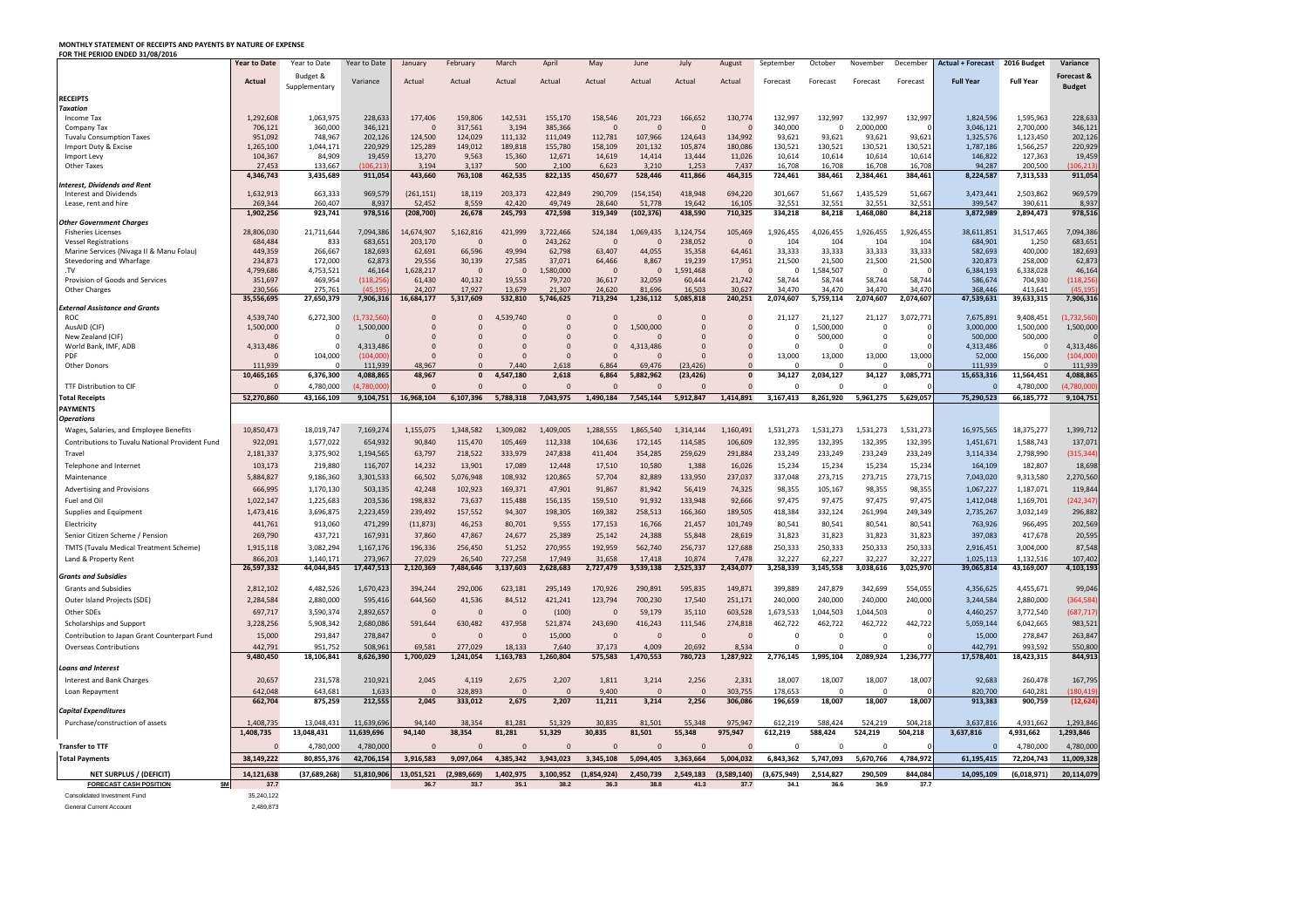|                         | 01         | 4,780,000    | 4,780,000  | 4,780,000   |
|-------------------------|------------|--------------|------------|-------------|
|                         |            |              |            |             |
|                         |            |              |            |             |
| <b>Total Payments</b>   | 38,149,222 | 80,855,376   | 42,706,154 | 72,204,743  |
|                         |            |              |            |             |
| NET SURPLUS / (DEFECIT) | 14,121,638 | (37,689,268) | 51,810,906 | (6,018,971) |

|                                                 | <b>Year to Date</b> |            |            | <b>Year to Date</b> |             | <b>Year to Date</b> |               | 2016       |  |
|-------------------------------------------------|---------------------|------------|------------|---------------------|-------------|---------------------|---------------|------------|--|
|                                                 | <b>Actual</b>       |            |            | <b>Budget</b>       |             | Variance            | <b>Budget</b> |            |  |
| <b>RECEIPTS</b>                                 |                     |            |            |                     |             |                     |               |            |  |
| <b>Taxation</b>                                 |                     |            |            |                     |             |                     |               |            |  |
| Income Tax                                      | 1,292,608           |            | 1,063,975  |                     | 228,633     |                     | 1,595,963     |            |  |
| Company Tax                                     | 706,121             |            | 360,000    |                     | 346,121     |                     | 2,700,000     |            |  |
| <b>Tuvalu Consumption Tax</b>                   | 951,092             |            | 748,967    |                     | 202,126     |                     | 1,123,450     |            |  |
| Import Duty & Excise                            | 1,265,100           |            | 1,044,171  |                     | 220,929     |                     | 1,566,257     |            |  |
| Import Levy                                     | 104,367             |            | 84,909     |                     | 19,459      |                     | 127,363       |            |  |
| <b>Other Taxes</b>                              |                     |            |            |                     |             |                     |               |            |  |
|                                                 | 27,453              |            | 133,667    |                     | (106, 213)  | 911,054             | 200,500       | 7,313,533  |  |
|                                                 |                     | 4,346,743  |            | 3,435,689           |             |                     |               |            |  |
| Interest, Dividends and Rent                    |                     |            |            |                     |             |                     |               |            |  |
| <b>Interest and Dividends</b>                   | 1,632,913           |            | 663,333    |                     | 969,579     |                     | 2,503,862     |            |  |
| Lease, rent and hire                            | 269,344             |            | 260,407    |                     | 8,937       |                     | 390,611       |            |  |
|                                                 |                     | 1,902,256  |            | 923,741             |             | 978,516             |               | 2,894,473  |  |
| <b>Other Government Charges</b>                 |                     |            |            |                     |             |                     |               |            |  |
| <b>Fisheries Licenses</b>                       | 28,806,030          |            | 21,711,644 |                     | 7,094,386   |                     | 31,517,465    |            |  |
| <b>Vessel Registrations</b>                     | 684,484             |            | 833        |                     | 683,651     |                     | 1,250         |            |  |
| Marine Services (Nivaga II & Manu Folau)        | 449,359             |            | 266,667    |                     | 182,693     |                     | 400,000       |            |  |
| Stevedoring and Wharfage                        | 234,873             |            | 172,000    |                     | 62,873      |                     | 258,000       |            |  |
| TV                                              | 4,799,686           |            | 4,753,521  |                     | 46,164      |                     | 6,338,028     |            |  |
| Provision of Goods and Services                 | 351,697             |            | 469,954    |                     | (118, 256)  |                     | 704,930       |            |  |
| <b>Other Charges</b>                            | 230,566             |            | 275,761    |                     | (45, 195)   |                     | 413,641       |            |  |
|                                                 |                     | 35,556,695 |            | 27,650,379          |             | 7,906,316           |               | 39,633,315 |  |
| <b>External Assistance and Grants</b>           |                     |            |            |                     |             |                     |               |            |  |
| <b>ROC</b>                                      | 4,539,740           |            | 6,272,300  |                     | (1,732,560) |                     | 9,408,451     |            |  |
| AusAID (CIF)                                    | 1,500,000           |            | 0          |                     | 1,500,000   |                     | 1,500,000     |            |  |
|                                                 | 0                   |            | n          |                     | $\Omega$    |                     |               |            |  |
| New Zealand (CIF)                               |                     |            |            |                     |             |                     | 500,000<br>O  |            |  |
| World Bank, IMF, ADB                            | 4,313,486           |            | 0          |                     | 4,313,486   |                     |               |            |  |
| <b>PDF</b>                                      | 0                   |            | 104,000    |                     | (104,000)   |                     | 156,000       |            |  |
| <b>Other Donors</b>                             | 111,939             |            | 0          |                     | 111,939     |                     | 0             |            |  |
|                                                 |                     | 10,465,165 |            | 6,376,300           |             | 4,088,865           |               | 11,564,451 |  |
| TTF Distribution to CIF                         | 0                   |            | 4,780,000  |                     | (4,780,000) |                     | 4,780,000     |            |  |
|                                                 |                     | 0          |            | 4,780,000           |             | (4,780,000)         |               | 4,780,000  |  |
| <b>Total Receipts</b>                           |                     | 52,270,860 |            | 43,166,109          |             | 9,104,751           |               | 66,185,772 |  |
|                                                 |                     |            |            |                     |             |                     |               |            |  |
| <b>PAYMENTS</b>                                 |                     |            |            |                     |             |                     |               |            |  |
| <b>Operations</b>                               |                     |            |            |                     |             |                     |               |            |  |
| Wages, Salaries, and Employee Benefits          | 10,850,473          |            | 18,019,747 |                     | 7,169,274   |                     | 18,375,277    |            |  |
| Contributions to Tuvalu National Provident Fund | 922,091             |            | 1,577,022  |                     | 654,932     |                     | 1,588,743     |            |  |
| Travel                                          | 2,181,337           |            | 3,375,902  |                     | 1,194,565   |                     | 2,798,990     |            |  |
| Telephone and Internet                          | 103,173             |            | 219,880    |                     | 116,707     |                     | 182,807       |            |  |
| Maintenance                                     | 5,884,827           |            | 9,186,360  |                     | 3,301,533   |                     | 9,313,580     |            |  |
| <b>Advertising and Provisions</b>               | 666,995             |            | 1,170,130  |                     | 503,135     |                     | 1,187,071     |            |  |
| Fuel and Oil                                    | 1,022,147           |            | 1,225,683  |                     | 203,536     |                     | 1,169,701     |            |  |
| Supplies and Equipment                          | 1,473,416           |            | 3,696,875  |                     | 2,223,459   |                     | 3,032,149     |            |  |
| Electricity                                     | 441,761             |            | 913,060    |                     | 471,299     |                     | 966,495       |            |  |
| Senior Citizen Scheme / Pension                 | 269,790             |            | 437,721    |                     | 167,931     |                     | 417,678       |            |  |
| <b>TMTS (Tuvalu Medical Treatment Scheme)</b>   | 1,915,118           |            | 3,082,294  |                     | 1,167,176   |                     | 3,004,000     |            |  |
| Land & Property Rent                            | 866,203             |            | 1,140,171  |                     | 273,967     |                     | 1,132,516     |            |  |
|                                                 |                     | 26,597,332 |            | 44,044,845          |             | 17,447,513          |               | 43,169,007 |  |
| <b>Grants and Subsidies</b>                     |                     |            |            |                     |             |                     |               |            |  |
| <b>Grants and Subsidies</b>                     | 2,812,102           |            | 4,482,526  |                     | 1,670,423   |                     | 4,455,671     |            |  |
|                                                 |                     |            |            |                     |             |                     |               |            |  |
| Outer Island Projects (SDE)                     | 2,284,584           |            | 2,880,000  |                     | 595,416     |                     | 2,880,000     |            |  |
| Other SDEs                                      | 697,717             |            | 3,590,374  |                     | 2,892,657   |                     | 3,772,540     |            |  |
| Scholarships and Support                        | 3,228,256           |            | 5,908,342  |                     | 2,680,086   |                     | 6,042,665     |            |  |
| Contribution to Japan Grant Counterpart Fund    | 15,000              |            | 293,847    |                     | 278,847     |                     | 278,847       |            |  |
| <b>Overseas Contributions</b>                   |                     |            | 951,752    |                     | 508,961     |                     | 993,592       |            |  |
|                                                 | 442,791             |            |            |                     |             |                     |               | 18,423,315 |  |
|                                                 |                     | 9,480,450  |            | 18,106,841          |             | 8,626,390           |               |            |  |
| <b>Loans and Interest</b>                       |                     |            |            |                     |             |                     |               |            |  |
| Interest and Bank Charges                       | 20,657              |            | 231,578    |                     | 210,921     |                     | 260,478       |            |  |
| Loan Repayment                                  | 642,048             |            | 643,681    |                     | 1,633       |                     | 640,281       |            |  |
|                                                 |                     | 662,704    |            | 875,259             |             | 212,555             |               | 900,759    |  |
| <b>Capital Expenditures</b>                     |                     |            |            |                     |             |                     |               |            |  |
| Purchase/construction of assets                 | 1,408,735           |            | 13,048,431 |                     | 11,639,696  |                     | 4,931,662     |            |  |
|                                                 |                     | 1,408,735  |            | 13,048,431          |             | 11,639,696          |               | 4,931,662  |  |
| <b>Transfer to TTF</b>                          | 0                   |            | 4,780,000  |                     | 4,780,000   |                     | 4,780,000     |            |  |

## **MONTHLY STATEMENT OF RECEIPTS AND PAYENTS BY NATURE OF EXPENSE**

## **FOR THE PERIOD ENDED 31/08/2016**